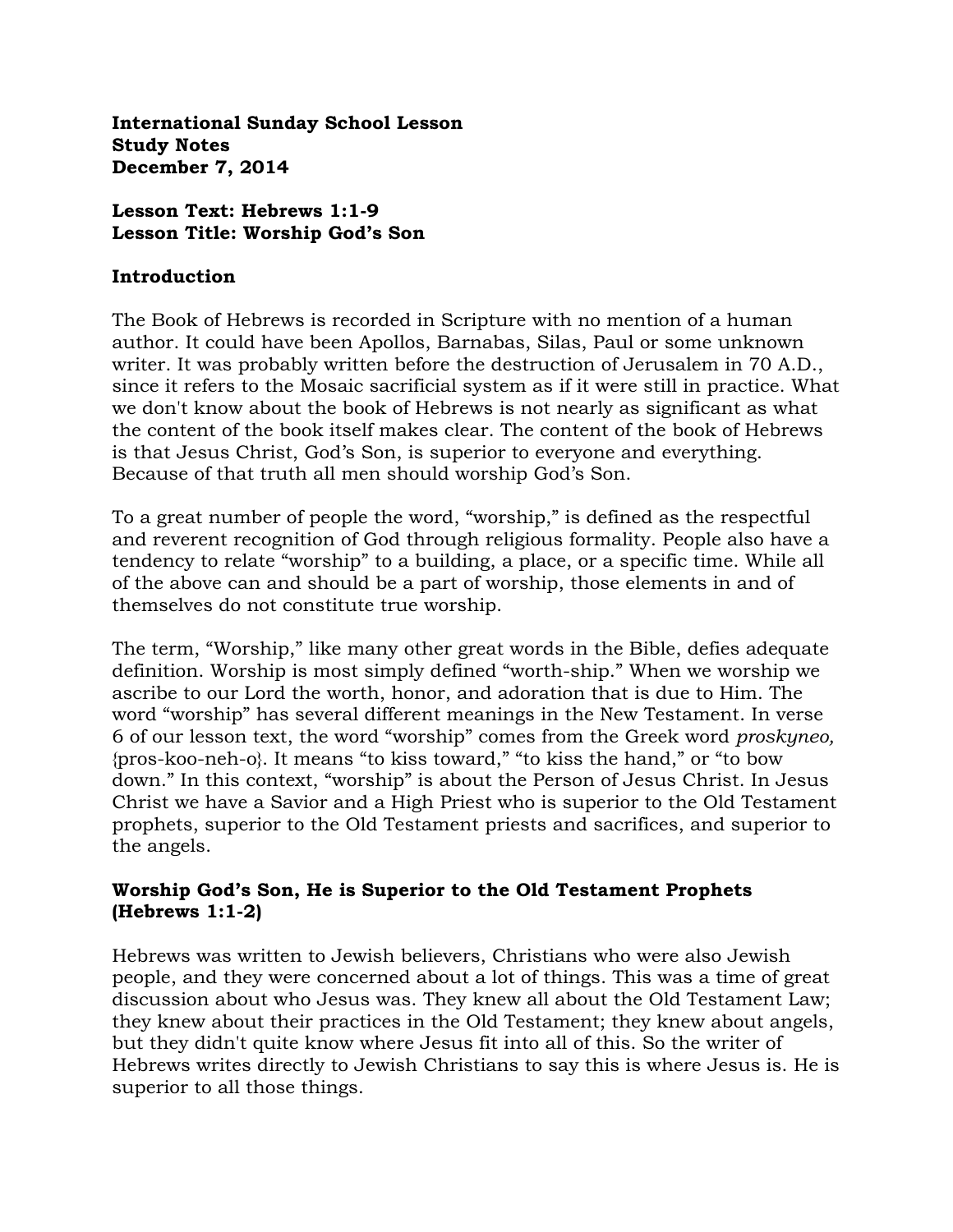### Verse 1-2

"God, who at sundry times and in divers manners spake in time past unto the fathers by the prophets, Hath in these last days spoken unto us by his Son, whom he hath appointed heir of all things, by whom also he made the worlds"

"God" has always had spokesmen ready to speak for Him. "In time past," God spoke "at sundry times and in divers manners." "Sundry times" means God communicated over different periods of time. "Divers manners" means "in different ways." Sometimes God spoke through visions, parables, dreams, types and shadows. Sometimes he spoke through law, prophecy, warnings and even poetry.

"Unto the fathers" primarily refers to the Jewish ancestors but God also spoke to Gentiles which in truth means He spoke to us. "By the prophets" was God"s typical way of communicating to His people as a whole. God"s usual way of speaking to man was to call a prophet, given him a message, then inspire that prophet to speak or write to the people.

"The last days" refers to the period of time from Christ"s birth until He returns the second time. "Spoken unto us by his Son" is reason to rejoice and worship God"s Son! God's greatest spokesman was neither a prophet nor an angel. He is God"s Son. Isaiah, Jeremiah, Daniel, Ezekiel, Micah and many others were great men with great messages. But when God wanted to reveal Himself fully, He spoke "by his Son" (Hebrews 1:2).

Some people in Jesus' day thought he was just a prophet (John 9:17). He was not just a prophet. God said, "Whom he hath appointed heir of all things…" The Lord Jesus Christ as God"s Son, has an inherited claim to all things. God has had other "heirs." Abraham was heir to everything in Canaan. Yet he was buried in a cave that was never deeded to him (Genesis 23:9). Likewise, Jesus lived in this world as a stranger, "heir of all things," yet never received it. But now, praise the Lord, He has died and rose again and is "heir of all things."

"By whom also he made the worlds" speaks of Jesus" as Creator. God created all things through Jesus Christ (John 1:1-3; Ephesians 3:9; Colossians 1:16; Revelation 4:11). There are many people making a lot of statements about this world today and what needs to happen in it. But here is the question. If someone has something to say about this world, the sin in it, and the salvation from it, who should you listen too? The answer is Jesus Christ, God's Son! He created it! He owns it. It belongs to Him. So, listen to Him.

*Illus. Author, Doctor John Phillips says, "If you won't listen to Christ, God has nothing to say to you."*

Verse 3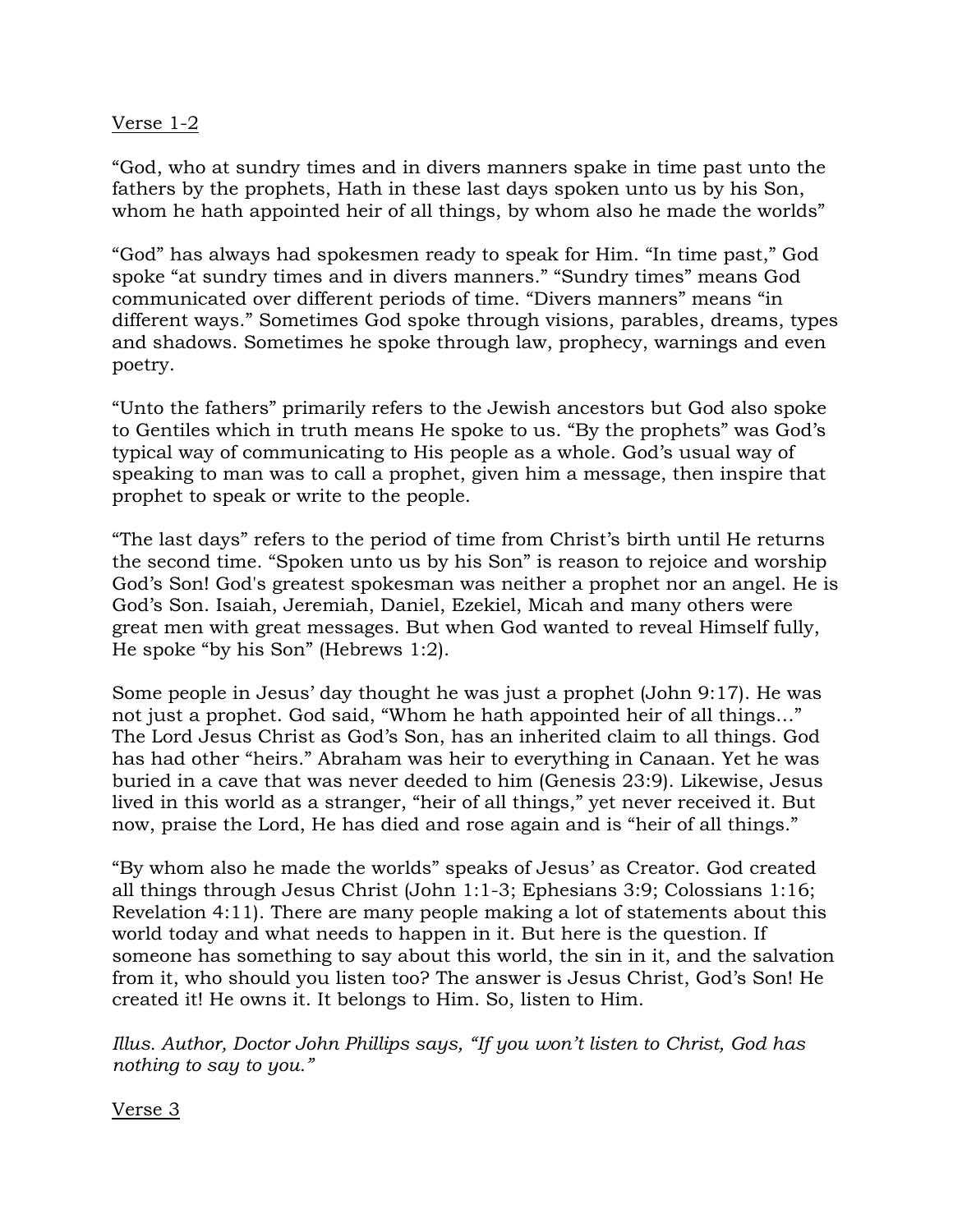"Who being the brightness of his glory, and the express image of his person, and upholding all things by the word of his power, when he had by himself purged our sins, sat down on the right hand of the Majesty on high"

Christ is "the brightness" of God's "glory." The word "brightness" means "radiance." "Glory" is all that God is. Jesus is to be worshipped because he is not just a mirror-like image of God the Father. He literally and actually manifested the "glory" of God the Father which would have been impossible had Jesus Christ not been God in the flesh (John 14:8-9).

"Express image of his person" means Jesus is the exact representation of God"s nature. "Express image" refers to something engraved or impressed. The word was used in biblical days to speak of impressing something with a mark, a seal, or a letter. A coin bears line for line all the features of the instrument making it. The Hebrew writer is telling his Jewish audience and us that Jesus Christ is line for line, mark for mark, deity! And God's deity has been reproduced in Christ"s humanity. Jesus Christ is God in focus! Worship God"s Son!

"Upholding all things by the word of his power" means Christ is the sustainer of all things. "Uphold" means "to bear or carry along" like a ship is moved by the wind. It is through Jesus Christ that all things are here and that they are held together. The oceans and seas stay within their borders because Jesus Christ "holds" them there. The mountains and the valley remain where they are because of Christ's "upholding power" (Psalm 65:6). And his sustaining power comes from "the word." "Word" is the Greek word *rhema* {ree-mah}. It means "to speak, say, or utter." God spoke and it was created. God speaks and it remains. Worship God's Son for His creative and sustaining power!

"When he had by himself purged our sins, sat down on the right hand of the Majesty on high." Did you notice the contrast: His glory, His person, His power, and "OUR SINS?" It was "our sins" that required His redemption. Christ "purged our sins." The word "purged" means "purified or cleansed us from sin."

The Jewish people reading these words were familiar with purification from sin. They were familiar with the Day of Atonement and other offerings and sacrifices that removed the guilt of sin. The Hebrew author wanted his readers to know that Christ alone can purify sins, something that all the Old Testament sacrifices combined could never accomplish (Hebrews 10:4). And Christ accomplished this "by himself." "By himself" means "alone." Since Jesus was the only sacrifice that God would accept, He offered Himself. Worship God's Son for His purifying power!

#### **Worship God's Son, He is Superior to the Angels (Hebrews 1:4-8)**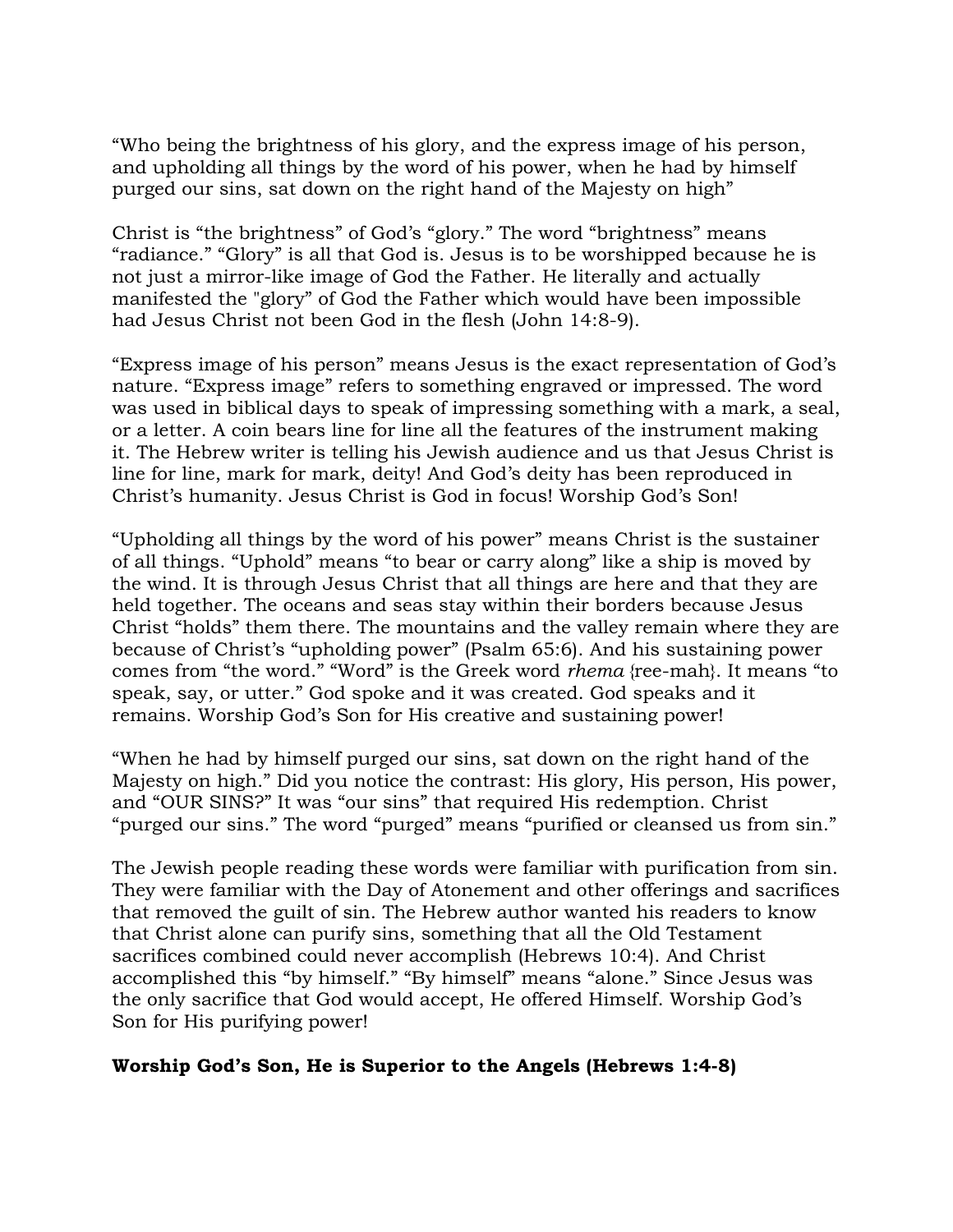The Jews were familiar with angels and thought of them as being next to the throne of God. They believed angels were the instruments of God to bring man God"s word and to carry out the great work of God (Acts 7:38, 53). The Old Testament is filled with many angelic encounters with man. Because of the prominence of angels in Jewish history many of God"s people worshipped angels. The Hebrew writer wanted these Jewish believers to know that angels are not to be worshipped. Jesus Christ is to be worshipped because He is superior to angels.

#### Verse 4

"Being made so much better than the angels, as he hath by inheritance obtained a more excellent name than they."

Man is a wonderful and amazing creation. Man is higher than the planets, animals and material creation. But above fallen man there is another created group higher. That group is angels.

The word "angel" means "messenger." Angels are spirit beings and although they do have some form of a body they have no flesh or bones (1 Corinthians 15:40). Angels were all created at the same time and are capable of appearing in human body form (Matthew 28:3-4; Hebrews 13:2). Angels cannot procreate (Colossians 1:16-17). They do not increase, decrease, or die. Angels can speak, worship, serve, and move with incredible speed (Galatians 1:8; Daniel 9:21).

There are 108 references to angels in the Old Testament and 165 references in the New Testament (Revelation 5:11). They ministered to Christ and they minister to believers today. Angels desire to know about the salvation believers possess (1 Peter 1:12). With all this said about angels and much more that could be said, how was Jesus "better than the angels?"

"Being made so much better than the angels" refers to the fact that Jesus Christ for a while was made *"a little lower than the angels"* in rank or status (Hebrews 2:9). That occurred when Jesus took upon Himself the form of human flesh. "Better" means "superior." Jesus became superior to the angels when "by inheritance" he "obtained a more excellent name." "Inheritance" is something someone gives you. God gave Jesus "a more excellent name" than the angels.

Angels have names. We don't call them number 782, or number 863. They have names like Lucifer, the "shining one." They have names like Michael and Gabriel and others. What the author is saying in this verse is that Jesus' name is far superior to their names. Not just the word, Jesus, but the character of the person who bore that name. By inheritance from God Christ obtained a more excellent name than anyone else. Worship God's Son for His name!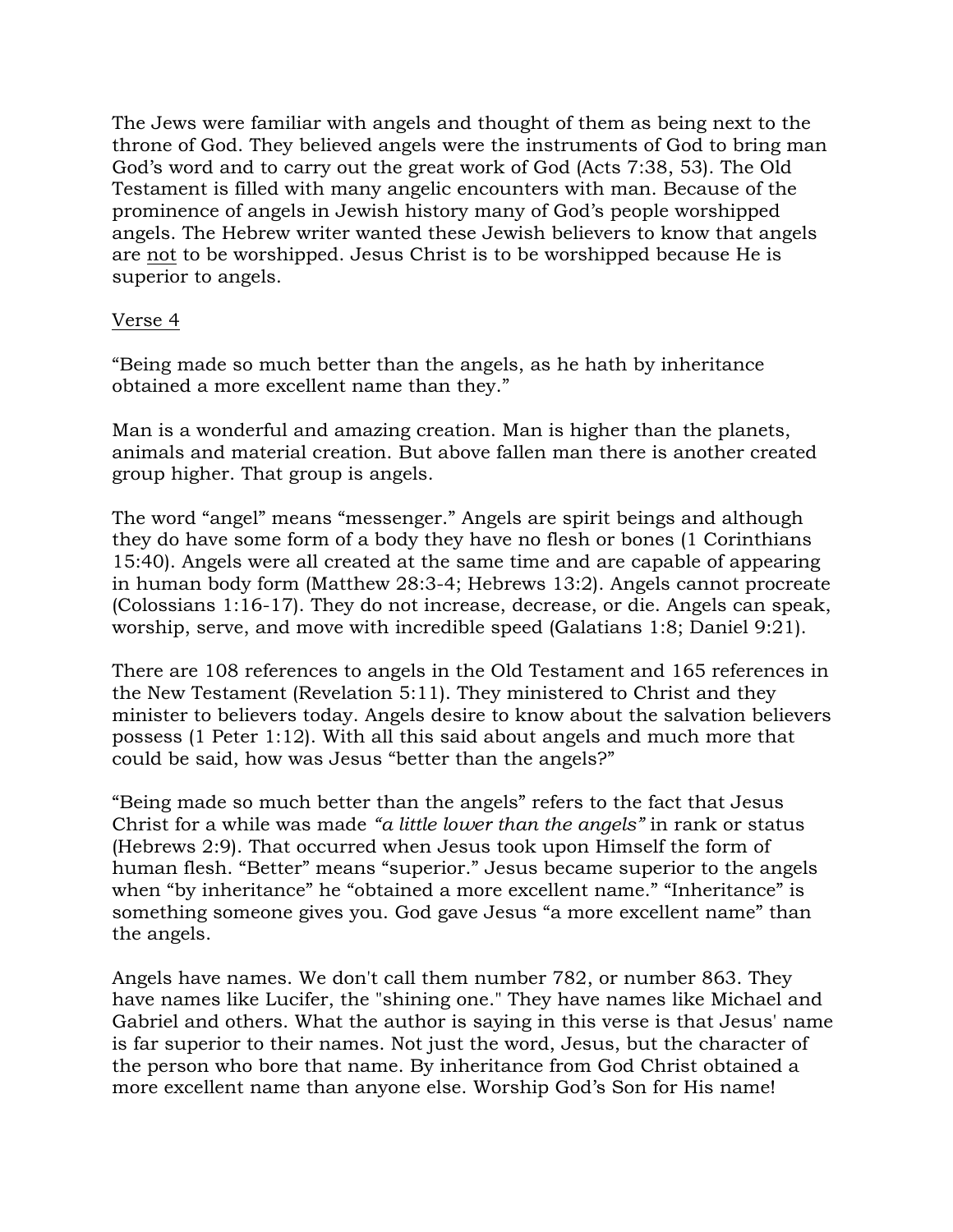## Verse 5

"For unto which of the angels said he at any time, Thou art my Son, this day have I begotten thee? And again, I will be to him a Father, and he shall be to me a Son?"

The words, "Thou art my Son, this day have I begotten thee…" is a quotation of Psalm 2:7. God never spoke to any "of the angels" and called them His "Son." Not only does Jesus have a superior relationship to the Father by virtue of His name; He has a superior relationship to the Father is by virtue of His position. He is the "Son" of God. Job 38:7 says, *"When the morning stars sang together, and all the sons of God shouted for joy?"* When God called angels *"the sons of God"* in that verse it was more of a generic designation than an intimate relationship.

"Thou art my Son, this day have I begotten thee" does not mean that Christ was a created being. Jesus Christ is God and has always existed. Some of the cults in existence today teach that Jesus was the first thing God created, and then God said to Jesus, "I want You to create everything else." So, He is the first created being and, therefore, the creator of all other beings, but a created being like everything else. That is false doctrine.

Commenting on the words, "this day have I begotten thee," Doctor Warren W. Wiersbe writes, "Paul pinpointed the time of this "begetting," the resurrection of Jesus Christ (Acts 13:33). From eternity, Jesus Christ was God the Son. He humbled Himself and became Man (Philippians 2:5-6). In His resurrection, however, He glorified that humanity received from the Father and received back the eternal glory He had veiled (John 17:1, 5). The Resurrection declares: "Jesus is God's Son!"" (Romans 1:4). *(Bible Exposition Commentary (BE Series) - New Testament, The Bible Exposition Commentary, New Testament, Volume 2.)*

"I will be to him a Father, and he shall be to be a Son" is a quotation of 2 Samuel 7:14. The immediate application in 2 Samuel 7:14 is David's experience of being Solomon's son, whom God would love and disciplined as a son (Psalm 89:27). But the ultimate application and fulfillment is Jesus Christ, the *"greater than Solomon"* (Matthew 12:42).

#### Verse 6

"And again, when he bringeth in the firstbegotten into the world, he saith, And let all the angels of God worship him."

"And again, when he bringeth in the firstbegotten into the world" is a reference to the Second Coming of Jesus Christ. This is when the kingly recognition of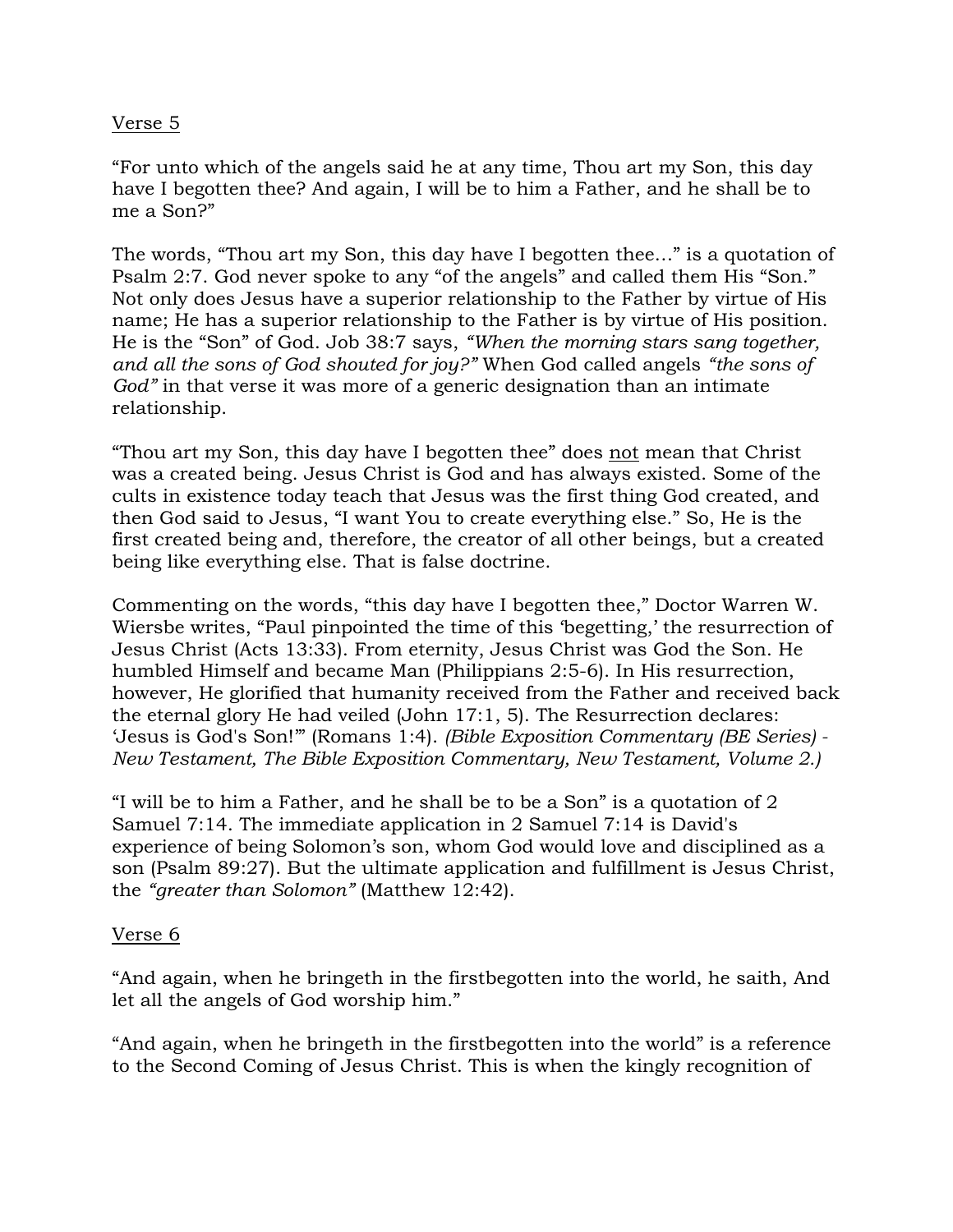Christ will take place resulting in open worship by the angels. The Hebrew writer identifies Christ as the "firstbegotten."

The word "firstbegotten" is the Greek word *prototokos* {pro-tot-ok-os} meaning "firstborn." However, the word "firstbegotten" does not always mean one born first. God made Solomon the "firstbegotten" or first born even though Solomon is listed tenth in the official genealogy (1 Chronicles 3:1-5; Psalm 89:27). Commenting on this special word "firstbegotten," Doctor Woodrow Kroll writes, "Every time you come to this word, *prototokos*, the word "firstborn," it's modified somehow. For example, Revelation 1:5, 'firstborn of the dead.' Again, Colossians 1:15, "firstborn of creation." All these words show us that "firstborn" doesn't mean the first thing created. He's not the first brother or the first sister. He's not the first of creation. He is the head of all these things. The firstborn of all the brothers and sisters was, in fact, the heir to everything for the father, so His heirship is not showing His birth, per se; it's showing His position as one over the rest. And I think the word "firstborn" here clearly indicates position as opposed to birth."

# Verse 7

"And of the angels he saith, Who maketh his angels spirits, and his ministers a flame of fire."

This verse is a quotation of Psalm 104:4, "*Who maketh his angels spirits; his ministers a flaming fire…"* Notice the word "maketh" in verse 7 of our text and *"maketh"* in Psalm 104:4. The Hebrew writer is making a point to his readers that angels are "made" or created by God in contrast to Christ who had no creation. Angels are created "spirits" or beings made to "minister" or serve God in carrying out His will. Just as wind and fire are used to serve God and men, so angels are used to serve God. But this is not true with Christ. God calls the "angels," "spirits." They are not called God's "Son."

# Verse 8

"But unto the Son he saith, Thy throne, O God, is for ever and ever: a sceptre of righteousness is the sceptre of thy kingdom."

Quoting from Psalm 45:6-7, the Hebrew author is again magnifying the deity of Christ over angels. The deity of Christ is presented here as being from the lips of God Himself in the words "But unto the Son he saith." This is God the Father talking to God the Son. And God the Father address God the Son as "O God" and talks about the Son's "throne!" These Jewish believers knew that angels ministered *around* the throne of God; they do not sit *on* the throne of God. God's Son has a "throne" that is "for ever and ever." If anyone denies that Jesus Christ is God they are contradicting God Himself.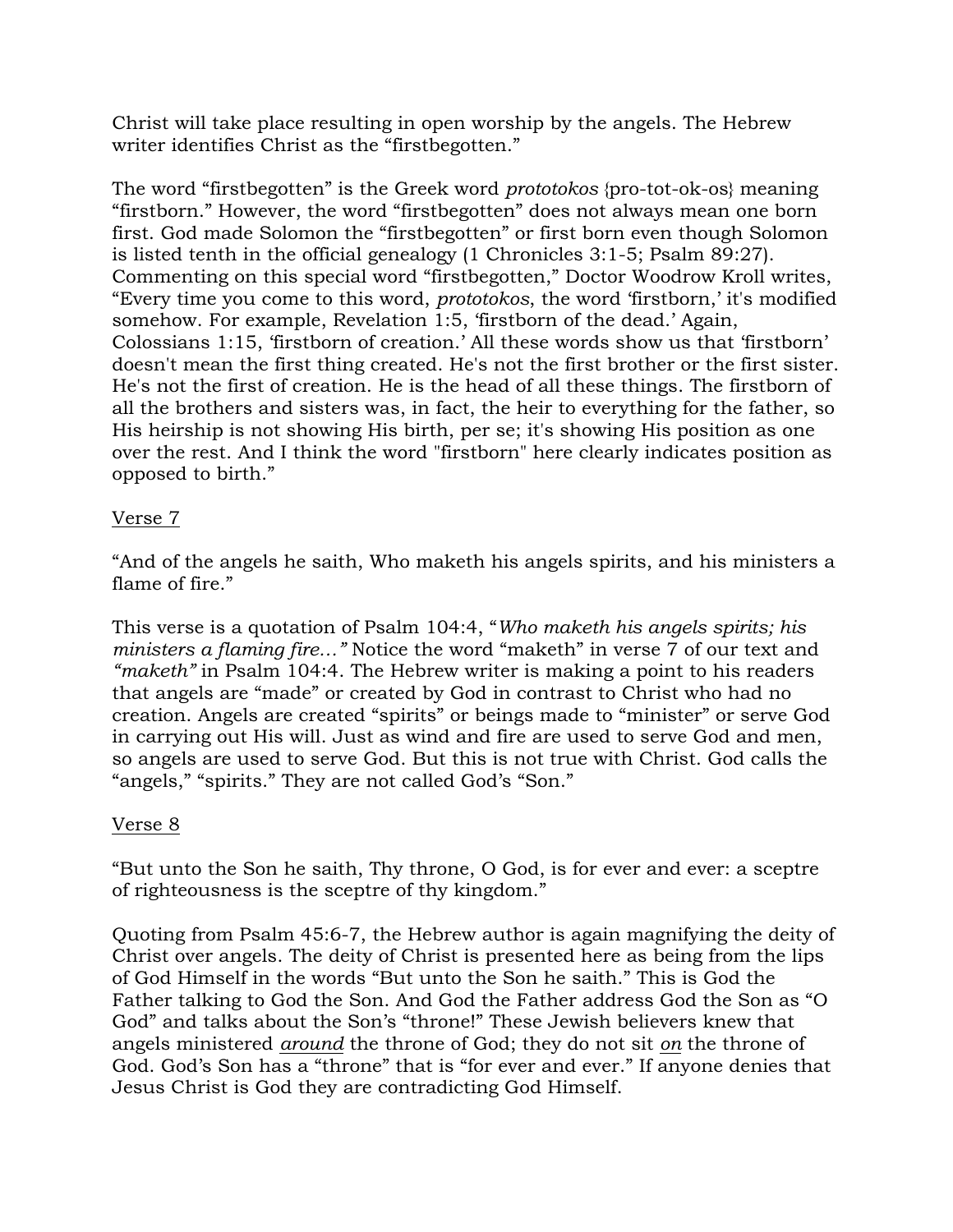He also has "a sceptre of righteousness." A "sceptre of righteousness" is another sign of Christ's royal kingship and His power to rule in His kingdom. Christ's power and rule is one of "righteousness." God's Son is a ruler of integrity. Many a man has promised to rule nations and kingdoms righteously only to be marred by corruption and deceit. Not so with Christ. He is a "righteous" rule. Worship God"s Son for His rule and His righteousness.

# **Worship God's Son, He is Superior to His Fellows (Hebrews 1:9)**

# Verse 9

"Thou hast loved righteousness, and hated iniquity; therefore God, even thy God, hath anointed thee with the oil of gladness above thy fellows."

Still speaking to Christ, God says, "Thou hast loved righteousness and hated iniquity." God is saying that His Son, Jesus Christ, loves "righteousness and hates iniquity." Christ delights in integrity, virtue and uprightness. He "hates iniquity" means Christ despises lawlessness. Here again, Christ is superior to the angels. Some of God"s created angels chose to love righteousness and hate iniquity. Lucifer, one of the originally created angels, chose to hate righteousness and love iniquity. He led an angelic rebellion against God and was cast out of heaven.

Because Christ "loved righteousness and hated iniquity," God "anointed" him "with the oil of gladness." God"s anointing signifies recognition and approval by God for the ministry one was called to perform. Moses anointed Aaron; Samuel anointed David; Elijah anointed Elisha. God"s Son, Jesus Christ has been "anointed" by God. There is no greater anointing than that.

The word "gladness" means joyful or happy. It can also be used to describe one leaping or dancing. If this "oil of gladness" is the same as that mentioned in Isaiah 61:3, then it means God anointed Jesus in greater measure than he did other men. The Isaiah 61:3 passage refers to anointing those in Zion who had previously mourned.

God told His Son that his "anointing" was "above thy fellows." The word "fellows" refers to Christ"s partners or companions. In this context, it most likely refers to the men who were "anointed" for specific offices in the Old Testament such as prophets, priests, and kings. Think about how glad and happy David was as King of Israel. He was one of God's anointed men and wrote such jubilant and happy psalms. Yet, God's Son has been "anointed with gladness" above men like David. Worship God"s Son for His anointing and gladness!

# **Conclusion**